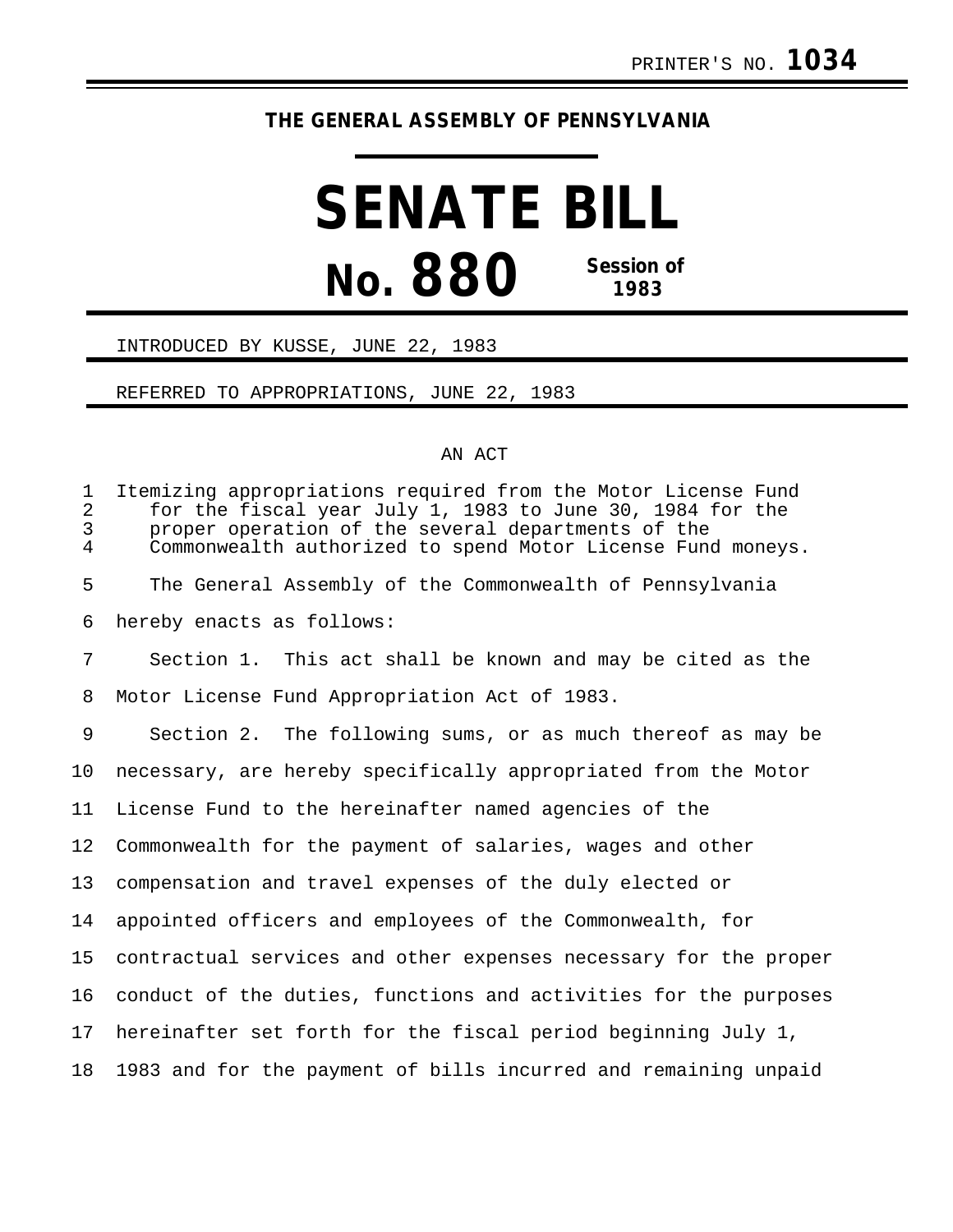1 at the close of the fiscal period ending June 30, 1983. 2 To the Department of Transportation 3 For the salaries, wages and all necessary 4 expenses for the proper administration of the 5 Department of Transportation, including the 6 Transportation Commission and Advisory Committee, 7 and the Statewide coordination of municipal 8 services......................................... \$19,570,000 9 For the salaries, wages and all necessary 10 expenses for the operation of the Highway and 11 Safety Improvement Programs, including planning 12 and research, design, engineering, right-of-way 13 acquisition and the operation of the engineering 14 district facilities and liaison services with 15 communities on local road engineering and con-16 struction activities............................. 93,000,000 17 For the salaries, wages and all necessary 18 expenses for the administration and operation 19 of the maintenance program for State roads, 20 bridges, tunnels and structures, including the 21 operation of the county maintenance district 22 facilities....................................... 495,674,000 23 For the salaries, wages and all necessary 24 expenses for the administration of the Traffic 25 Safety Program and the administration and oper-26 ation of the Operator and Vehicle Registration 27 Programs.......................................... 40,900,000 28 For rental payments to the State highway 29 and bridge authority for projects constructed 30 with funds borrowed by the authority............. 30,200,000 19830S0880B1034 - 2 -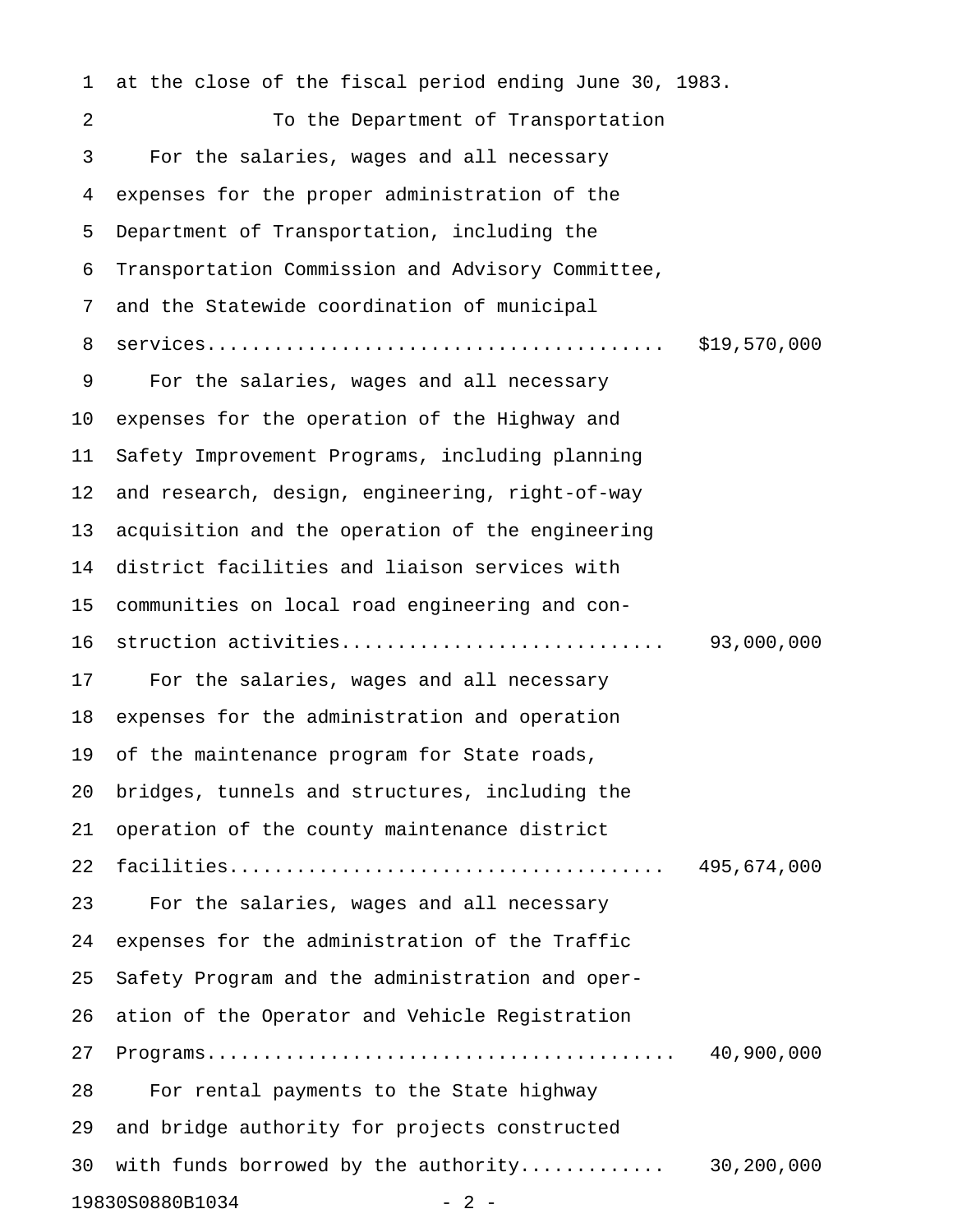1 For payments to municipalities to assist in 2 maintenance and construction costs of roads...... 156,400,000 3 For supplemental payments to municipalities 4 to assist in maintenance and construction costs 5 of roads in accordance with 75 Pa.C.S. Ch. 93 6 (relating to supplemental funding for municipal 7 highway maintenance)............................. 5,000,000 8 To the Governor 9 Executive Offices: 10 For comptroller operations related to the 11 Motor License Fund............................... \$3,426,000 12 To the Treasury Department 13 For the payment of replacement checks issued 14 in lieu of outstanding checks when presented and 15 to adjust errors................................. \$60,000 16 For payment of refunds of liquid fuels taxes 17 for agricultural use to which the Commonwealth 18 is not entitled.................................. 4,000,000 19 For the payment of salaries, wages and all 20 necessary expenses in the proper administration 21 of the program to refund liquid fuels taxes to 22 which the Commonwealth is not entitled........... 211,000 23 For the payment of approved claims for the 24 refunding of liquid fuels taxes and fuel use taxes 25 to which the Commonwealth is not entitled........ 400,000 26 For the payment of approved claims for the 27 refunding of emergency liquid fuels tax moneys 28 to which the Commonwealth is not entitled........ 1,000 29 Refunding liquid fuels tax - political 30 subdivision use.................................. 2,100,000 19830S0880B1034 - 3 -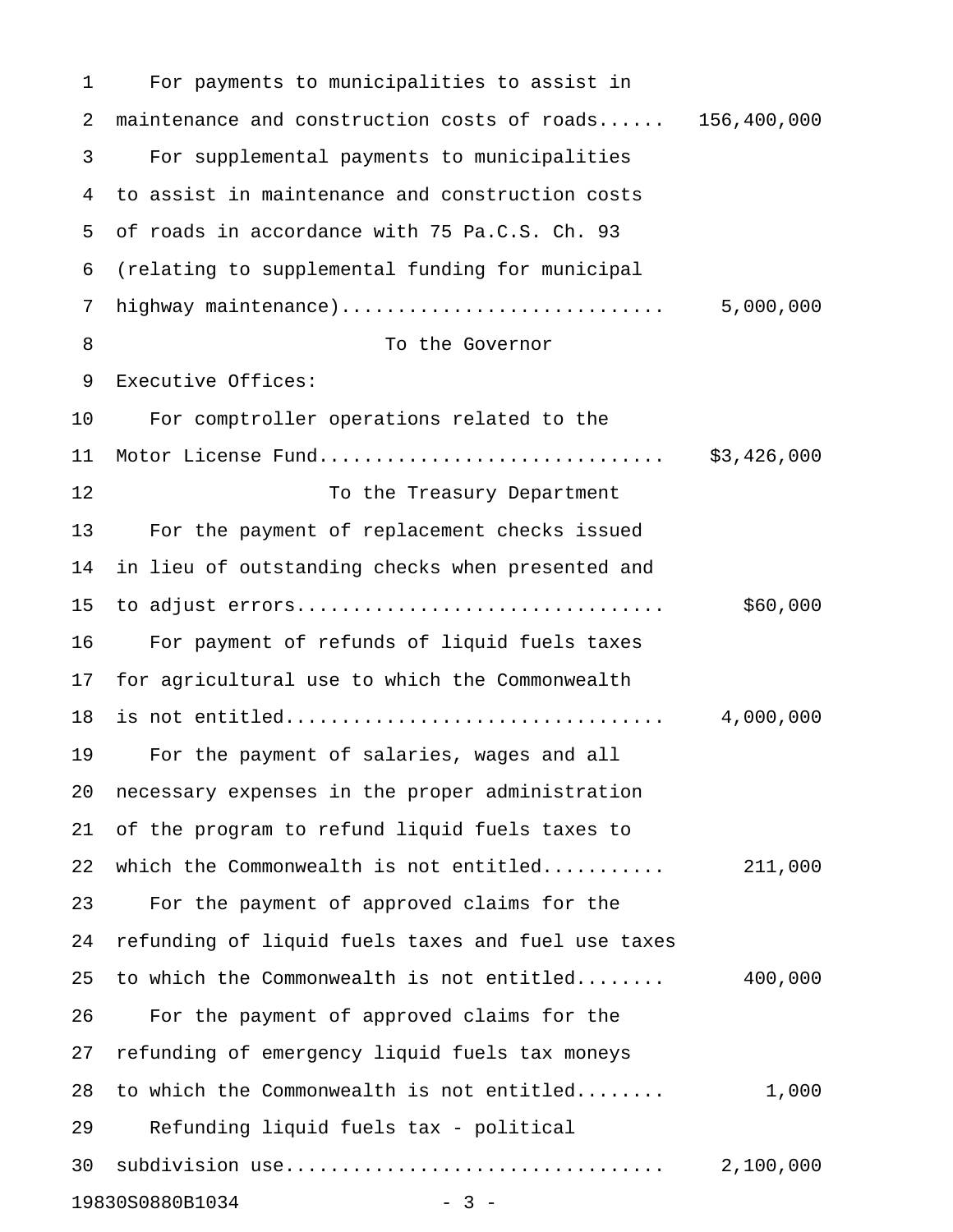1 Refunding liquid fuels tax - volunteer fire 2 companies, volunteer ambulance services and 3 volunteer rescue squads.......................... 150,000 4 Refunding liquid fuels tax - to Boating Fund 5 for the use of the Fish Commission for the 6 improvement of the waters of Pennsylvania on 7 which motorboats are permitted to operate........ 1,600,000 8 For the payment of principal and interest 9 requirements on general obligation bonds issued 10 for transportation projects............................ 165,716,000 11 For payment of principal and interest 12 requirements on general obligation bonds issued 13 for the General State Authority Projects......... 498,000 14 For payment of the compensation of the Common-15 wealth's loan and transfer agent for services and 16 expenses in connection with the registration, 17 transfer and payment of interest on bonds of the 18 Commonwealth and other services required to be 19 performed by the loan and transfer agent......... 130,000 20 To the Department of Education 21 For administration of the school safe driving 22 program, and for payments to school districts or 23 joint school organizations for driver education 24 courses.......................................... \$2,706,000 25 To the Department of General Services 26 For the payment of rental charges to the 27 General State Authority.......................... \$1,220,000 28 For payment of tort claims.................... 12,000,000 29 To the Department of Revenue 30 For the proper administration and enforcement 19830S0880B1034 - 4 -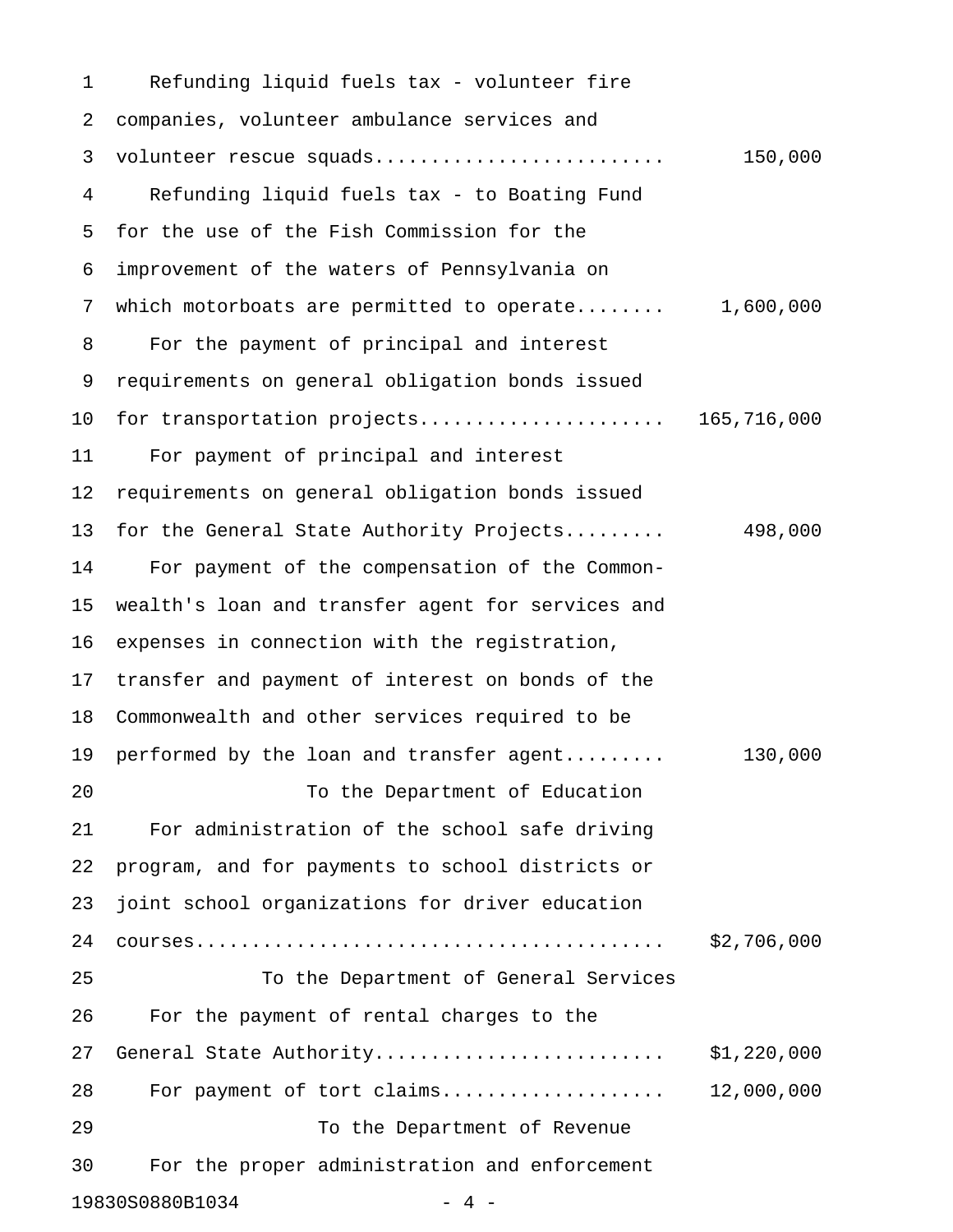1 of the regulations under The Liquid Fuels Tax 2 Act, Motor Carriers Road Tax Act, and Bus 3 Compact.......................................... \$4,178,000 4 To the Pennsylvania State Police 5 For transfer to the General Fund to finance 6 the Traffic Control and the Traffic Safety 7 Facilities Program of the Pennsylvania State 8 Police........................................... \$121,682,000 9 For transfer to the General Fund to finance 10 the Municipal Police Officers Education and 11 Training Commission.............................. 1,206,000 12 For transfer to the General Fund for in-13 service training................................. 113,000 14 Section 3. The following sums, or as much thereof as may be 15 necessary, are hereby specifically appropriated from the 16 aviation restricted revenue account in the Motor License Fund to 17 the hereinafter named agencies of the Commonwealth for the 18 purposes set forth herein for the fiscal period Beginning July 19 1, 1983 and for the payment of bills incurred and remaining 20 unpaid at the close of the fiscal period ending June 30, 1983. 21 To the Department of Transportation 22 For payment for aviation operations including 23 the operation and maintenance of State-owned air-24 craft, payment of general expenses, supplies, 25 printing and equipment; for the development and 26 maintenance of State airports and the maintenance 27 and repair of landing fields, intermediate landing 28 fields, landing field equipment, beacon sites, 29 other navigation facilities, and the encouragement 30 and development of civil aeronautics............. \$5,704,000 19830S0880B1034 - 5 -